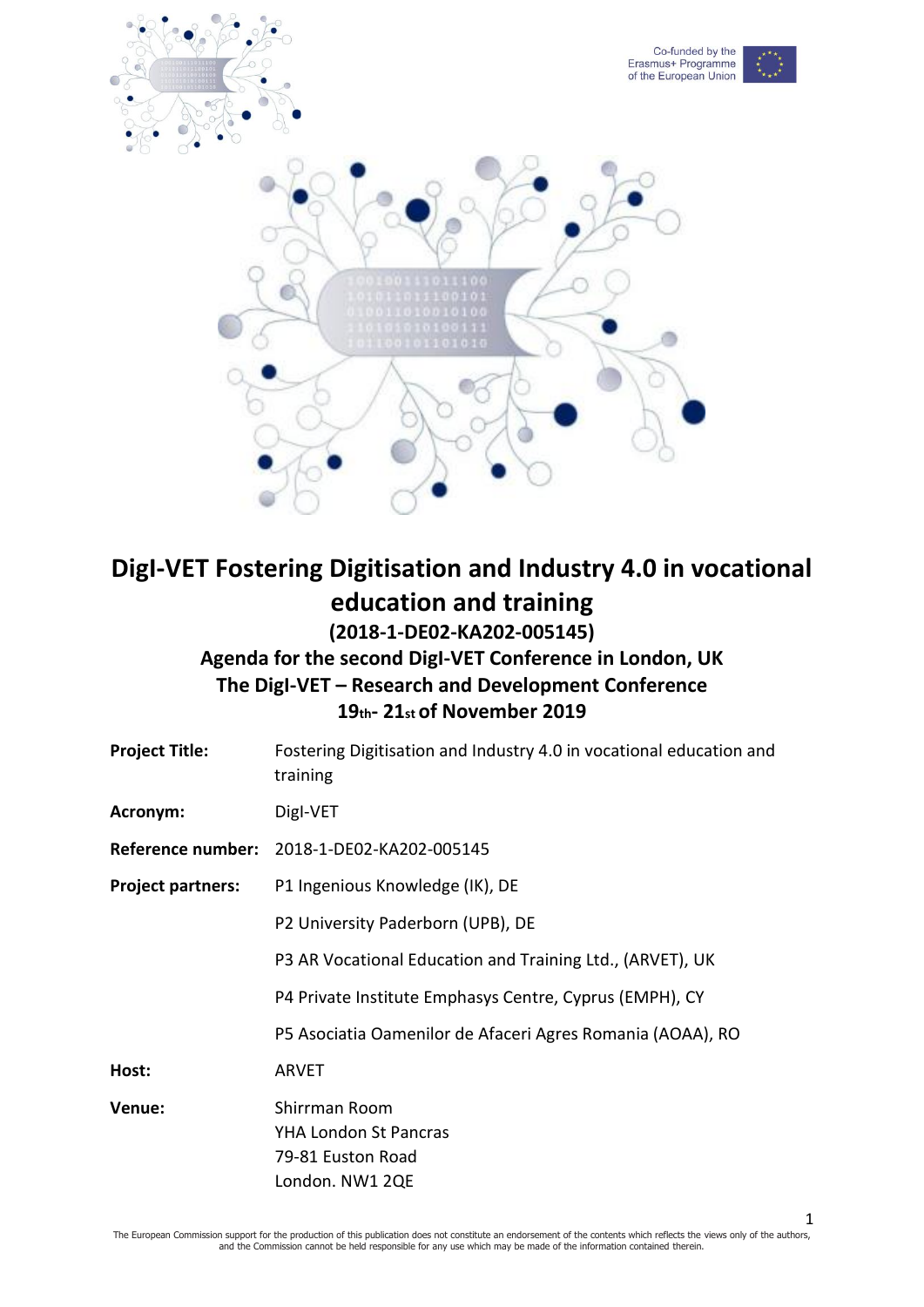



These minutes include the main statements from the second DiGI-VET meeting in London (UK). We had a great time with productive discussions and excellent results. These results are fixed in these minutes.

## **Wednesday, 20th of November 2019**

## **Topic 1: A warm welcome to the DigI-VET partners**

- Rajesh and Marc opened the meeting with a warm welcome

-Introduction of project website  $\rightarrow$  Providing of all documents regarding the project on website

-Project website available in English and German:<http://digivet.eduproject.eu/>

-Introduction of schedule of the meeting and core elements

## **Topic 2: Current Status of DigI-VET in general**

-Project duration 24 months (now we are in the middle of the project)

-Introduction of structure of project

-Interim Report: **end of this year 2019** (Rasmus will provide the information about the date)  $\rightarrow$  Please send respective prepare all documents for Interim Report (Timesheets, Dissemination table etc.) until end of first week in December **06/12/2019**

-Interim Report: No signatures are necessary on Timesheets

-Introduction of IOs:

 $\rightarrow$  IO1: Research Report - nearly at the end of IO1

1) Questionnaire part 2) Desk-based research report -Introduction of status IO1 (see presentation B on website)

 $\rightarrow$  IO2: sMOOCs (ongoing)

-Basis information from IO1 for sMOOCs

-Marc has already created sMoocs in English with moocit.com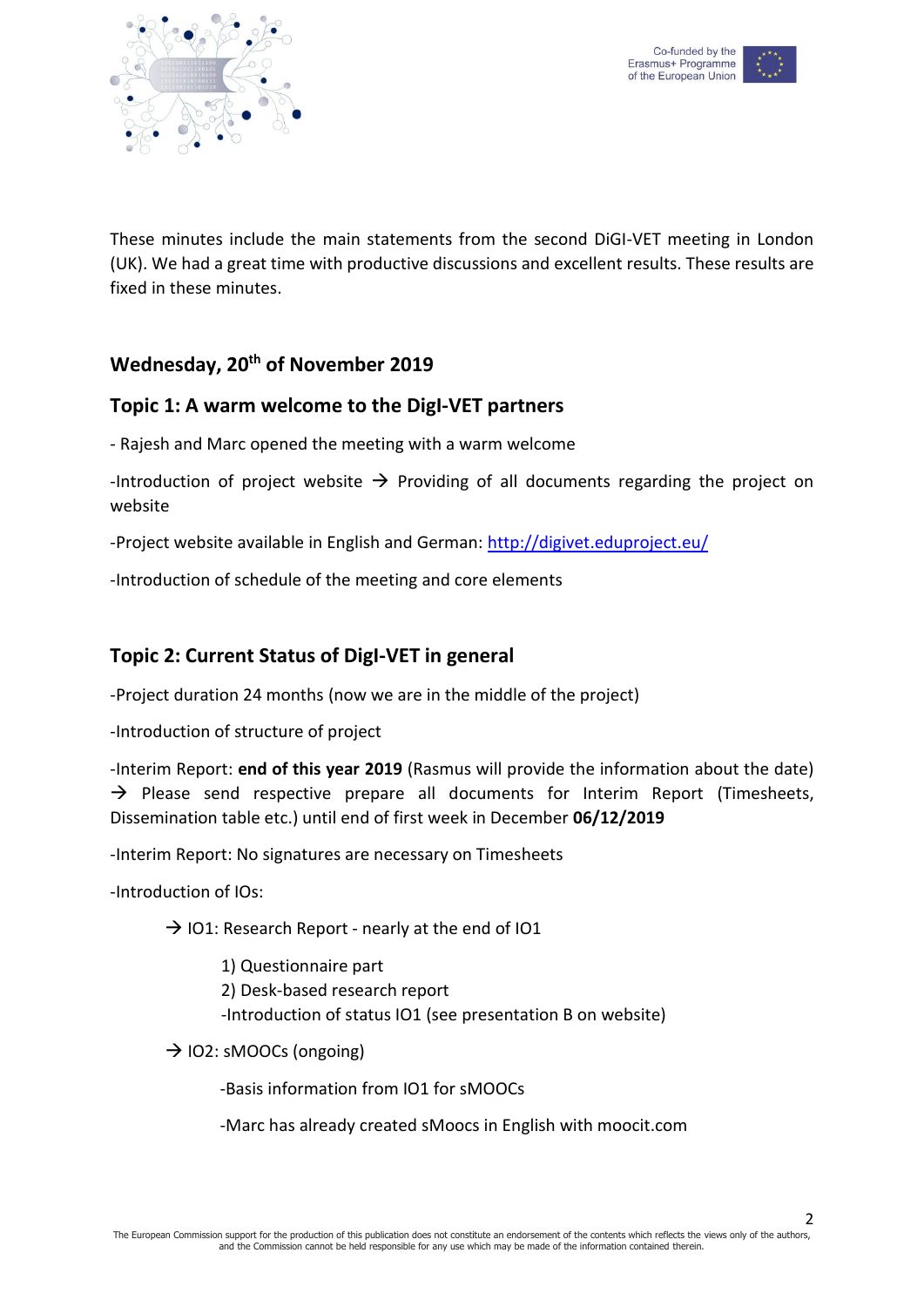



-First English Version  $\rightarrow$  Raj have a closer look on English version  $\rightarrow$  Then the translation into the other languages can begin (Start with translations: Summer 2020)

-Links to sMOOCS:

 $\rightarrow$  English sMOOC:

https://moocit.de/index.php?title=DigI-VET - English\_sMOOC

 $\rightarrow$  Geman sMOOC:

https://moocit.de/index.php?title=DigI-VET\_-\_German\_sMOOC

→ Greek/Cypriot sMOOC:

https://moocit.de/index.php?title=DigI-VET - Cypriot-Greek sMOOC

 $\rightarrow$ Romanian sMOOC:

https://moocit.de/index.php?title=DigI-VET - Romanian\_sMOOC

 $\rightarrow$  IO3: The DiGI-VET Book

-Target group: Trainers and teachers; the book also contains scientific texts (it is not a training book for learners)

-Introduction of book structure (please have a closer look into the document O3-A1-P1-DigI-VET Book Structure – EN, which is also provided on the website)

-The DigI-VET Handbook is the core element of the project

-Providing of some examples of digitization and industry 4.0

-Work on the chapters of this book starts immediately

-A chapter consists of about 6 to 12 pages

 $\rightarrow$  IO4: Curriculum and didactical materials

-Based on modules (fit to all education fundaments regarding all project partners

-3 Modules for learners

-4 Modules for trainers

-Will be part of DiGI-VET Handbook

-There will be an additional website for all materials, you will find the link to it on the DiGI-VET

-Materials will be created (Start: now) and translated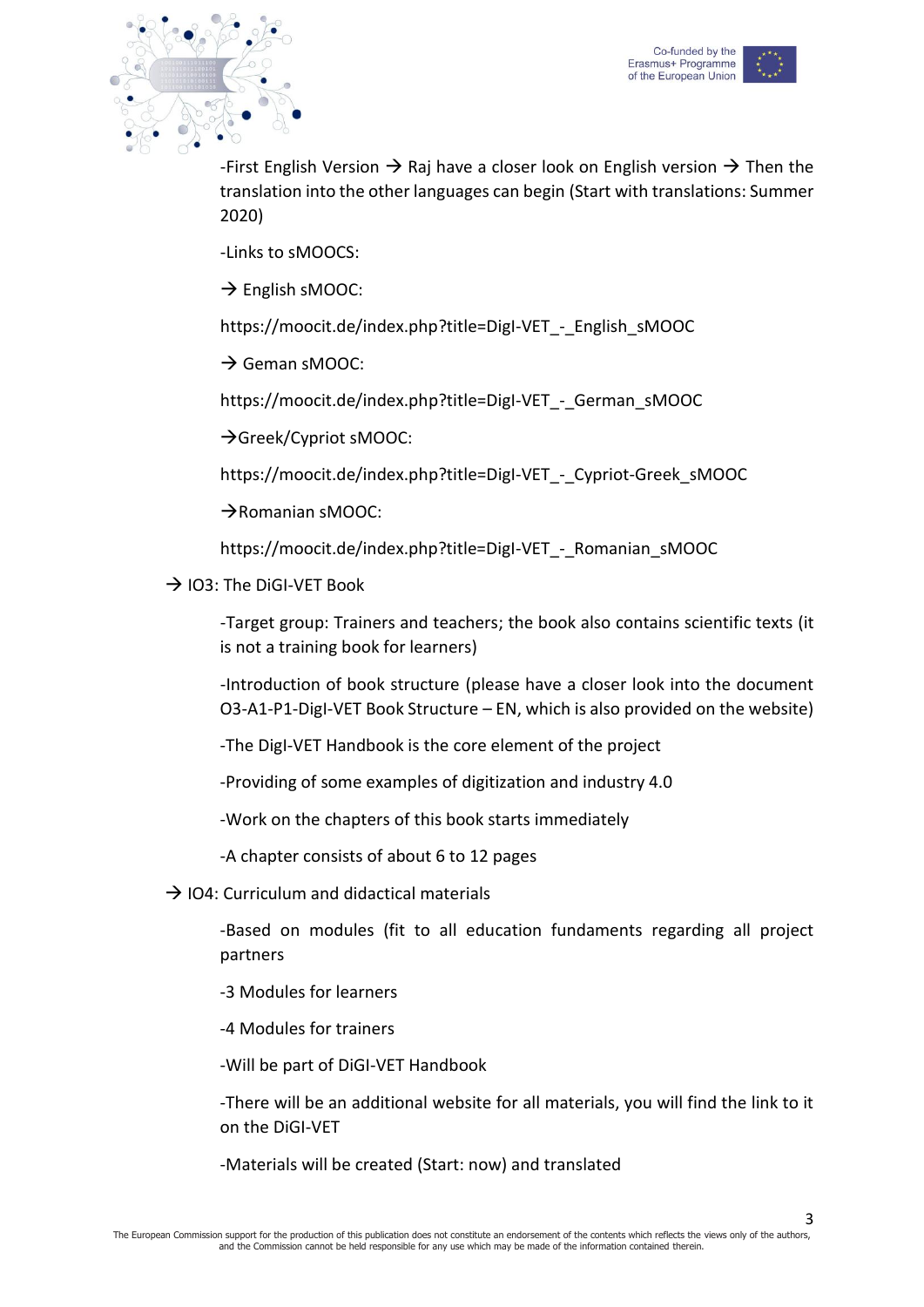



-Work on modules and materials immediately

-The modules should be a blended learning offer with online and offline tasks

 $\rightarrow$  IO5: Online Observatory

- Showroom for best practices of real enterprises in the field of digitization and industry 4.0

-Have a closer look under http://digivet-platform.eduproject.eu/

-Link is also on DiGI-VET website

-Contents of Online Observatory can also be used for the other IOs (e.g. IO2, IO3 and IO4)

## **Topic 3: Current Status of DigI-VET in the countries**

### Germany:

-First Multiplier Event in Germany on 10/04/2019 ( $\rightarrow$  General information about the project)

-IO1: Desk-based Research report; translated questionnaires, first results of survey (see presentation D)

-IO2: Creation of MOOC (English Version)

-IO3: First structure of book

- -IO4: Didactical materials and suggested documents within possible tasks
- -IO5: 6 German companies
- -Working on an article for scientific journal (German Journal)
- -Dissemination activities (Erasmus+-days, posters, flyers, pens etc.)
- -Providing of DiGI-VET pens to all project partners

### Cyprus:

- -IO1: Desk-based Research Report is finished
- -Survey study between 10<sup>th</sup> of June to 20<sup>th</sup> of July 2019 (96 participations)
- -Survey Study: First results
- -IO2: will be discussed in London (M2)

-IO3: Already began research on opportunities and challenges of Digitisation in Industry 4.0 in companies. Further details to be discussed in London (M2)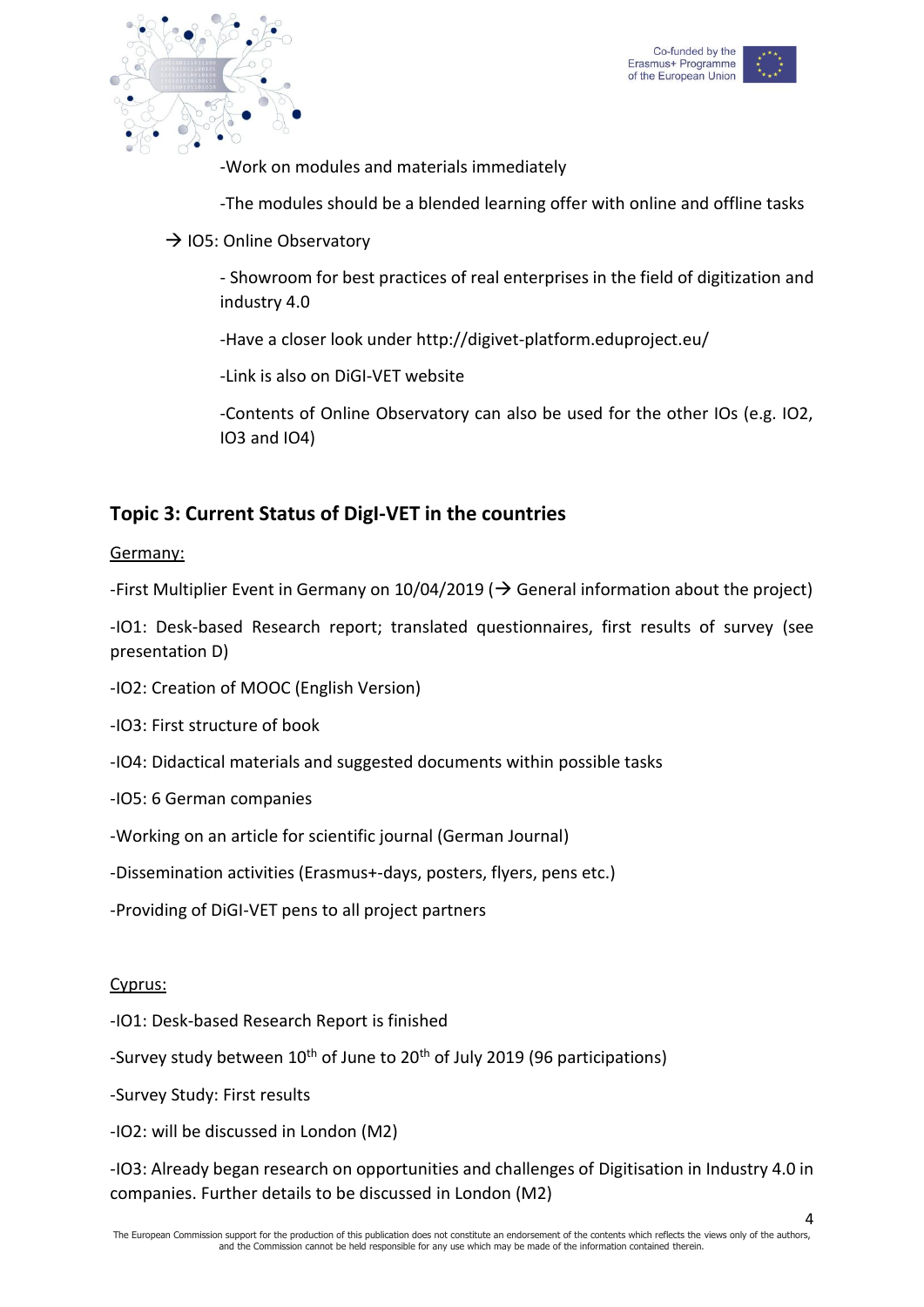



-IO4: Proposed curriculum for Emphasys

-IO5: 5 companies (e.g. industry companies etc.)

-Dissemination: Posts on Social Media, Website, International Education Career Exhibition 2019, Attending International Education Career Exhibition 2020, online articles, 2 Newsletters, update of social media channels, article in national newspaper etc.

- Idea of sustainability is pursued (e. g. All links to the materials from the DigI VET project will be visible on Emphasys Centre's website to ensure the continuity and sustainability of the consortium's resources and products of the project etc.)

### Romania:

-IO1: Desk based research report is finished

-First results of survey study

-IO3: Proposed structure of Book; first ideas about chapters (research texts, references, length of chapters/ numbers pages)

-IO4: No ideas yet, only general ideas regarding the competence profile; Communication with experts: technical part is necessary)

-IO5: 5 companies (regional companies from automotive sector, metal sector, innovation enterprises)

### UK:

-IO1: Desk-based Research Report is finished: short overview about currents status of digitalization and industry 4.0 in the UK (Digital Strategy UK: 7 pillars; Future developments caused of Brexit (e. g. many jobs are lost), but new potentials on the working markets (creation of new jobs in 2025)  $\rightarrow$  Developing of UK (maybe part in the book)

-Questionnaire survey is still missing, Marc will be send link for online survey to Raj

-Best Practices for Online Observatory: ongoing

## **Topic 4: Online Observatory**

-Introduction of Online Observatory and its structure (Digital Platform)  $\rightarrow$  First draft version is online (running version until Christmas)

-Link to Online Observatory: http://digivet-platform.eduproject.eu/

-Providing of real best practices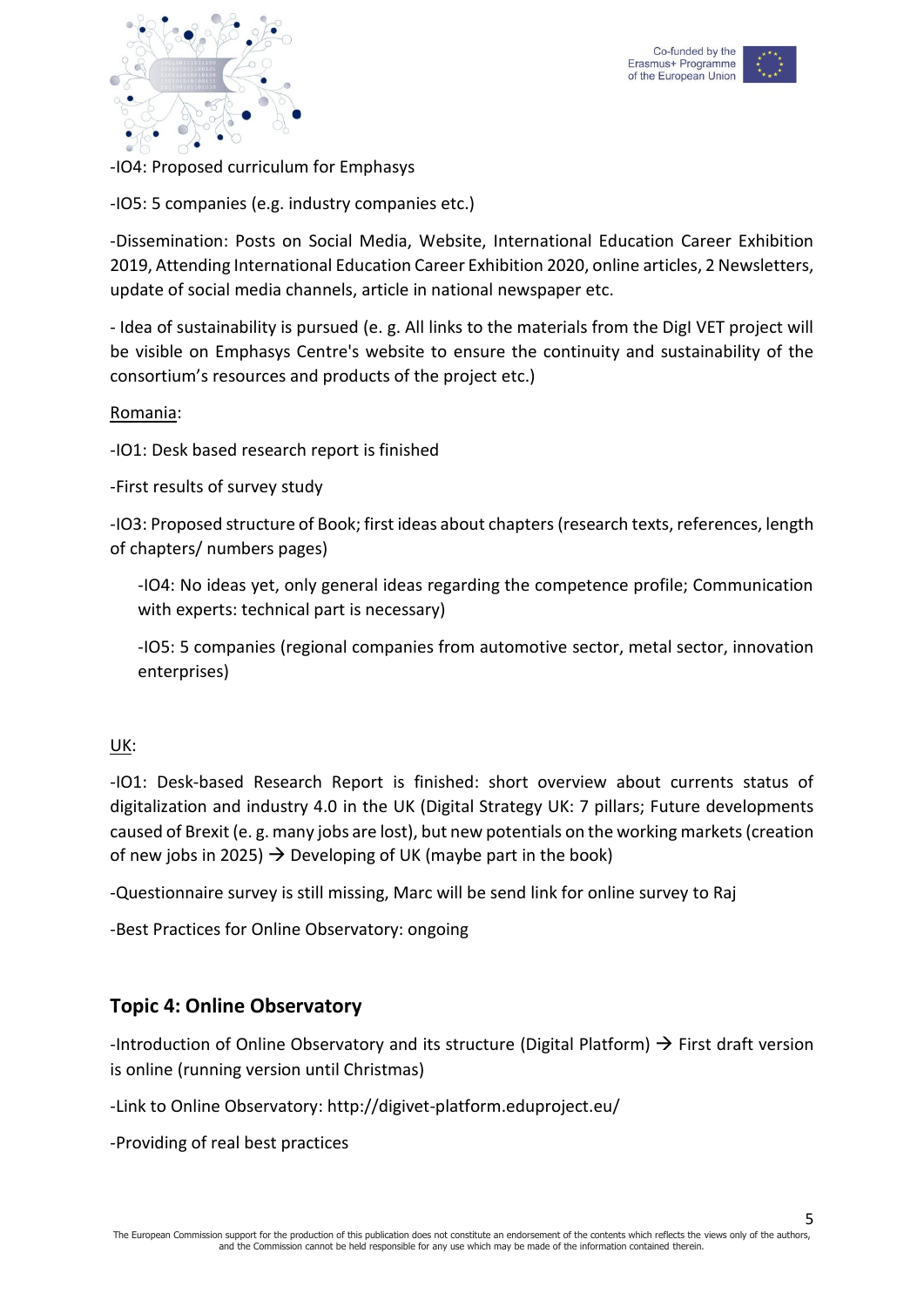



-**Documents, contents and Logos/ Videos/ Pictures to Nina/ Marc or Rasmus, so they will fill in the Online Observatory ( nina.froehlig@ingeniousknowledge.com) or via NextCloud**

→ Please prepare a separate document for logo and pictures to ensure a better **quality**

→ Please provide all contents until 15/12/2019 (or ASAP) in English, translation will **be start in Jan/ Feb 2020**

-If you have a company video in your own language, please write a short summary what is explained in the video (few sentences in English)

-Connections to categories (not for everybody)

-Contents of Online Observatory are also part in modules, curriculum and book

## **Topic 5: The Survey Study of DigI-VET**

-Introduction into results of German Survey Study (see presentation D)

-Role of the partners/ participants (target groups): staff members, VET staff etc.

-The results will be the basis of competence profile

### German results:

-In total 115 participants

-Presentation of SPSS Output and statistic results

-For the survey study report, short descriptions and graphics are enough

-1/3 of participants doesn't know the term industry 4.0  $\rightarrow$  Focus on the term in modules and book, because there is further need of action

-Digitization is very important  $\rightarrow$  Increasing focus on the future, it will be more important in the future

-Industry 4.0 is very important  $\rightarrow$  Increasing focus on the future regrading industry 4.0, it will be more important in the future

-Chances of digitization (core answers: speeding in information knowledge is increasing, processes are quicker, on the long run it is cost reduction etc.)

-Challenges of digitization (core answers: too much work, data security, information losses, on the short run, there are higher costs etc.)

-Chances of industry 4.0 (core answers: easier work, processes are much smother, more interaction etc.)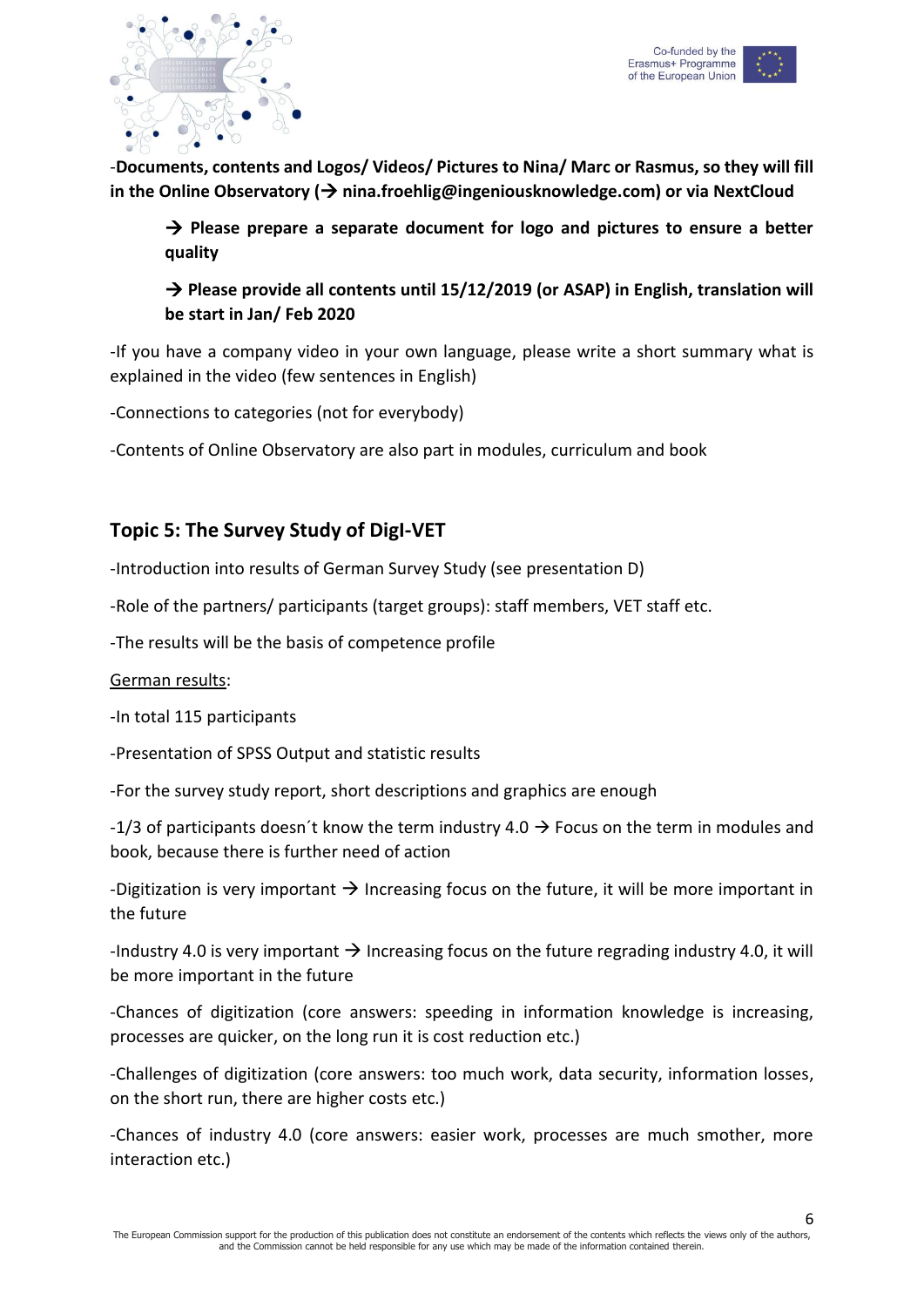



-Chances of industry 4.0 (core answers: data security, workload, no process overview, high costs etc.)

-For detailed information, please have a closer look into the German survey study report or into the presentation D

## **Topic 6: The DigI VET book and the Competence Profile Curriculum and Modules**

-Suggested structure of the topics in the DiGI-VET approach:

General part of DigI VET measures:

- 1. A Short ov erview of project objectives and aims to achieve
- 2. Introduction to the DigI VET curriculum
- 3. The target group, Characteristics of the DigI VET target group, their needs and expectations
- 4. Introduction to the e learning platform

Subject related part of DigI VET measures:

- 1. Definitions of terms
- 2. Description of the history towards digitisations and industry 4.0
- 3. The need of digitisation in todays world of work
- 4. Current status and future developments
- 5. Examples of Industry 4.0 Approaches using the Online Observatory
- 6. Best practices of integrating digitisation in VET scenarios and courses

2 measures/courses:

1) DigI VET Training modules for VET teachers and trainers (Learning Outcome Matrix 1; each 2 pages)

2) DigI VET modules for leaners (Learning Outcome Matrix 2, each 2 pages)

- Learning Outcome Matrix (LOM) is basis and method for measures

-4 training modules for the trainers:

-Module 1: The DigI VET project and the DigI VET curriculum

-Module 2: Digitisation and Industry 4.0 Terms and history

-Module 3: Good practices of digitisation and Industry 4.0

-Module 4: The need of digitisation in today ´ s world of work and insights into future developments

- -3 modules for learners
	- -Module A: Digitisation Terms and history

-Module B: Industry 4.0 Terms and history

-Module C: Current status and future developments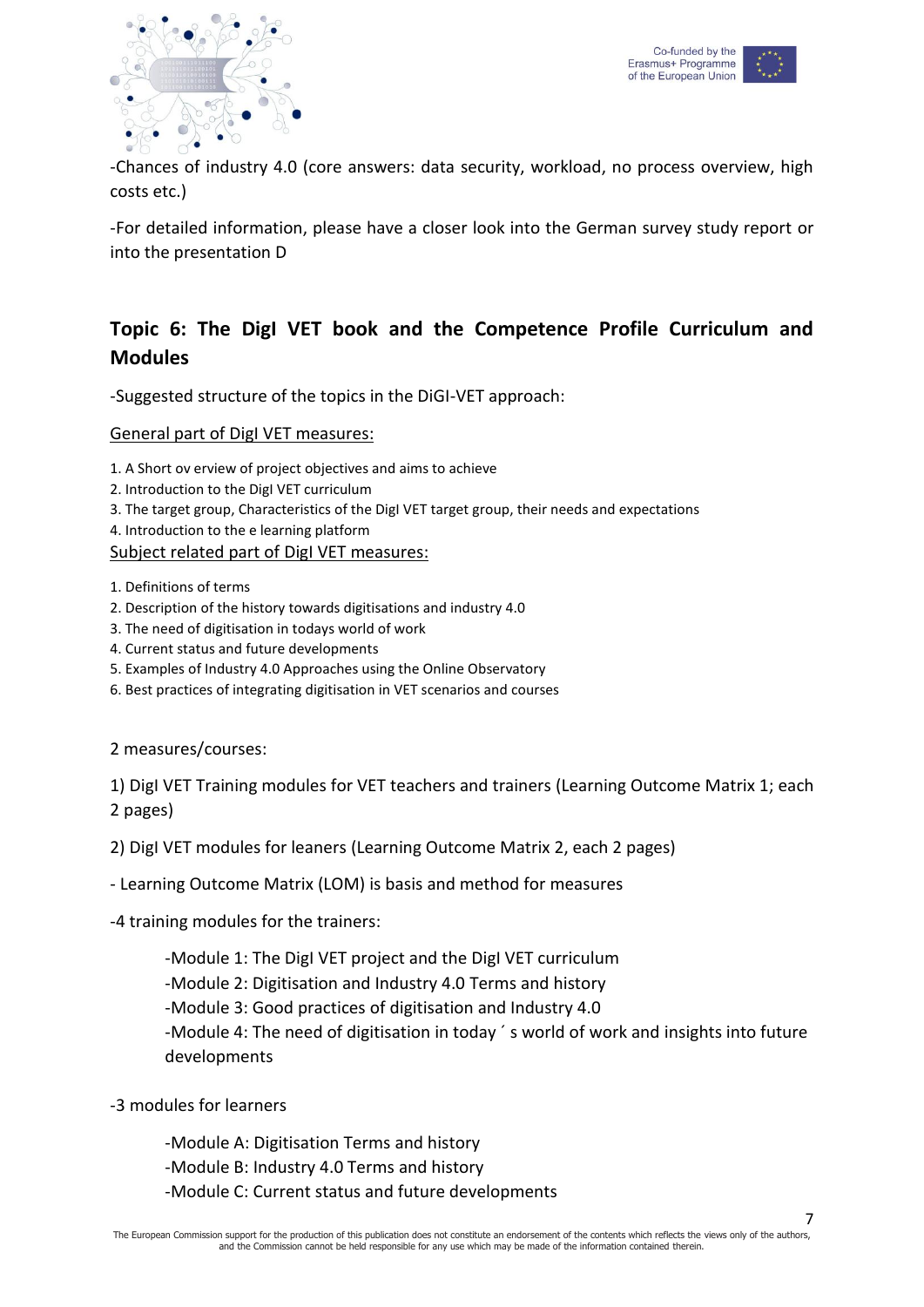



-Introduction of first competence profile, that is basis for modules and measures

-Introduction of first skill set (combination of German desk-based research and questionnaires)

- -Development of online tasks: introduction of online tasks (with  $H5P \rightarrow$  Link: www.h5p.org)
	- $\rightarrow$  Single choice questions
	- $\rightarrow$  Multiple choice questions
	- $\rightarrow$  Fill in the Blank-tasks
	- $\rightarrow$  Drag and Drop tasks
	- $\rightarrow$  Images with hotspots (gaming mode)

-Integration in every MOOC, Online Observatory is possible

- 1) Try out H5P (select a content type), e.g. multiple choice tasks; tips and feedback; you can also provide a message
- Click on save
- Embed: Link from sMOOC, website etc.;  $\rightarrow$  integration in other systems

### **-Further task for all partners:**

 $\rightarrow$  Every partner should create at least 2 online tasks via H5P for each module (In total 14 online tasks per partner)

 $\rightarrow$  Tasks should be create in English, Raj have to correct the tasks, then the partners can start translations into their own languages

-Tasks can also be integrated into the book and materials (via snipping tool) e. g. pictures

-One account for all partners (Rasmus will give a feedback)

### **Topic 7: Administrative and financial information**

#### **PROM Tool**

Marc presented the PROM (Project Management) tool and the structure of financial reporting. Finally, the administrative and financial information was stated. He explained that the partners have to keep all information about the contracts, payment slips, etc. in a separate folder in their institution. Also, all travel documents and travel information (invoices, boarding passes, hotel invoices, VAT Declarations etc.) must be kept. For the documentation of the timesheets and the travel records the PROM Tool was presented (in case of a depth auditing)

-The tool can be accessed at the following website:<http://eduproject.eu/prom/login.php>

-The log-in is as follows: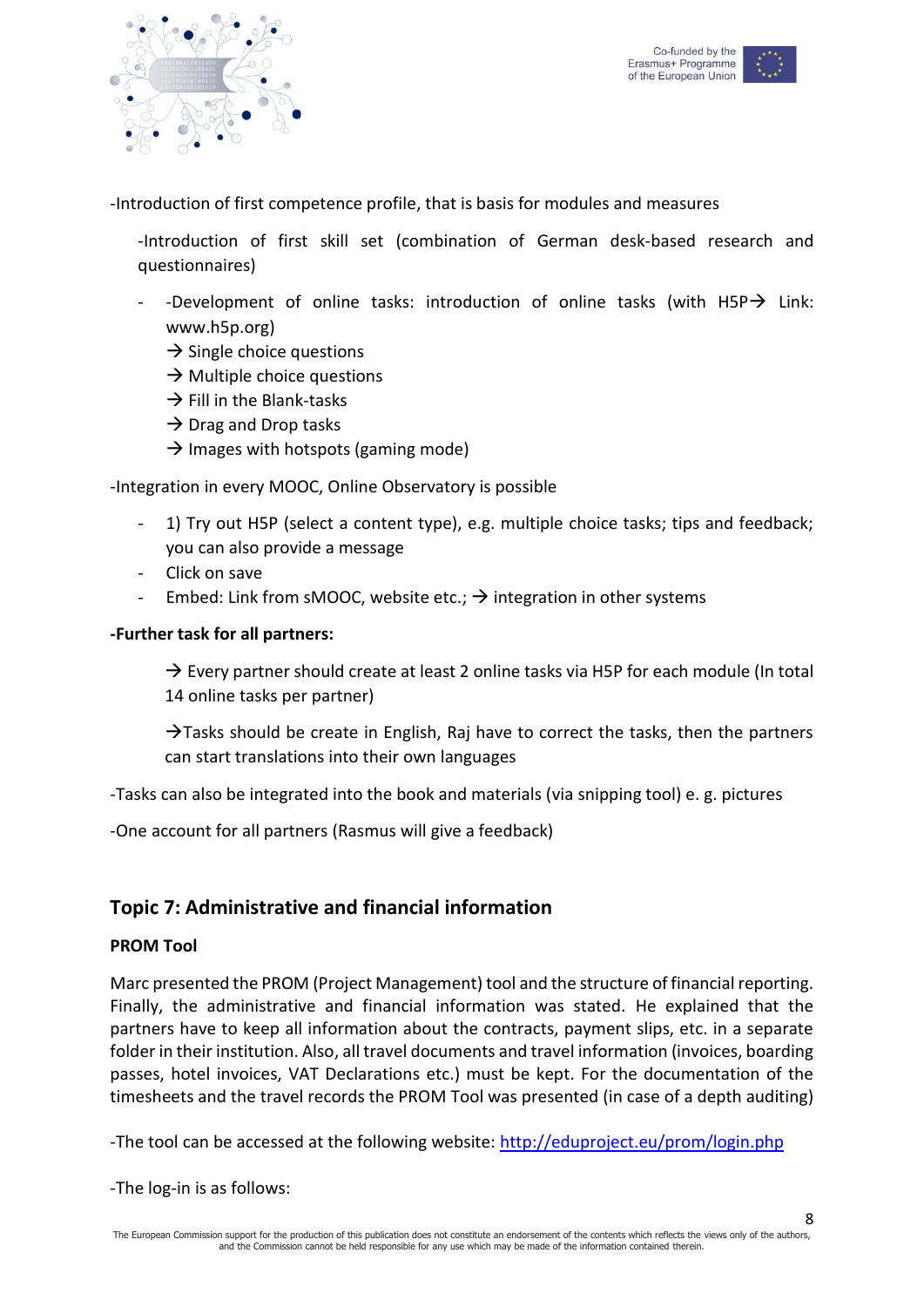



 $\rightarrow$ The user name is the E-Mail-Address

 $\rightarrow$  Password: Has already been sent to all partners (If not, please contact Rasmus and give him information about your Name, Mail Address, Working hours per day)

-Furthermore, various costs types are important in DigI-VET and have to be declared. In addition, the following needs to be prepared:

 $\rightarrow$ Timesheets

 $\rightarrow$ Pay slips

 $\rightarrow$ Travelcost record

 $\rightarrow$ Staff employment contracts

### **PROM Tool**

Please make sure that you create timesheets per month. You find the login area under following lin[k http://eduproject.eu/prom/login.php.](http://eduproject.eu/prom/login.php)

Please have a closer look into the presentation G, which you can find on your DiGI-VET website.

## **Thursday, 21st of November 2019**

-Short welcome

-Introduction of time schedule

## **Topic 8: Dissemination activities**

-Publications, press articles/ partner presentations

-The valorizations plan and risk analysis

-The partners will use Skype as communication channel (see Skype dates below)

-Project website, posts via social media (Using: Facebook, Twitter and Instagram are the Social media channels the consortium chose to disseminate project information for the public)

-Please use the Dissemination Table (see Template on Website)  $\rightarrow$  Dissemination table is also necessary for Interim Report)

-Please use the Erasmus+-Logo, the OER licence, the DiGI-VET logo and the disclaimer (see website)

- Logos and disclaimer at least on the first page and the last page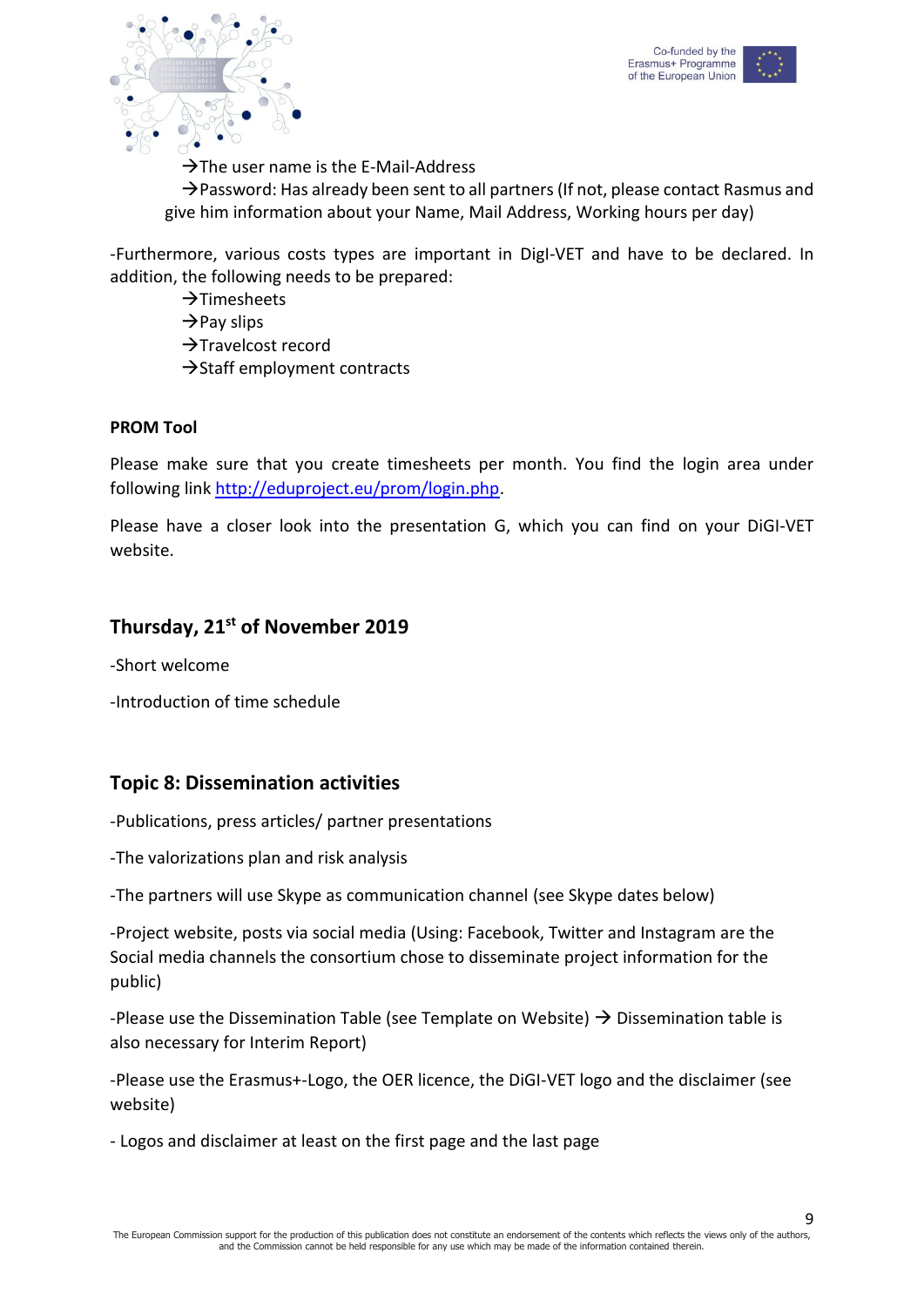



## **Topic 9: sMOOC**

-Introduction of sMOOC (Links will be on website)

-Firstly, there is the English version

-Then we start the translations (start: in August 2020); before we have to write the book and develop the modules

-Modules and materials from book and lessons can be integrated into the MOOC

-Basis will be the contents of other materials  $\rightarrow$  there will be a skype meeting to discuss the content next year (see dates below)

## **Topic 10: DiGI-VET Book and the Competence Profile**

-Discussion of book structure

-Classification of chapters

-A chapter should be between 6 and 12 pages

-Marc will be send a template with all aspects regarding layout, format, quotations until middle of December 2019  $\rightarrow$  Please use the template by writing the chapters

-Formats for the book will be send in the second week of December by Marc (example of quoting, right layout...)  $\rightarrow$  Scientific style (e.g. Google scholar (scientific articles)); desk-based research, refer to political articles (CEDEFOP; BiBB, Erasmus+ Commission, Statistisches Bundesamt)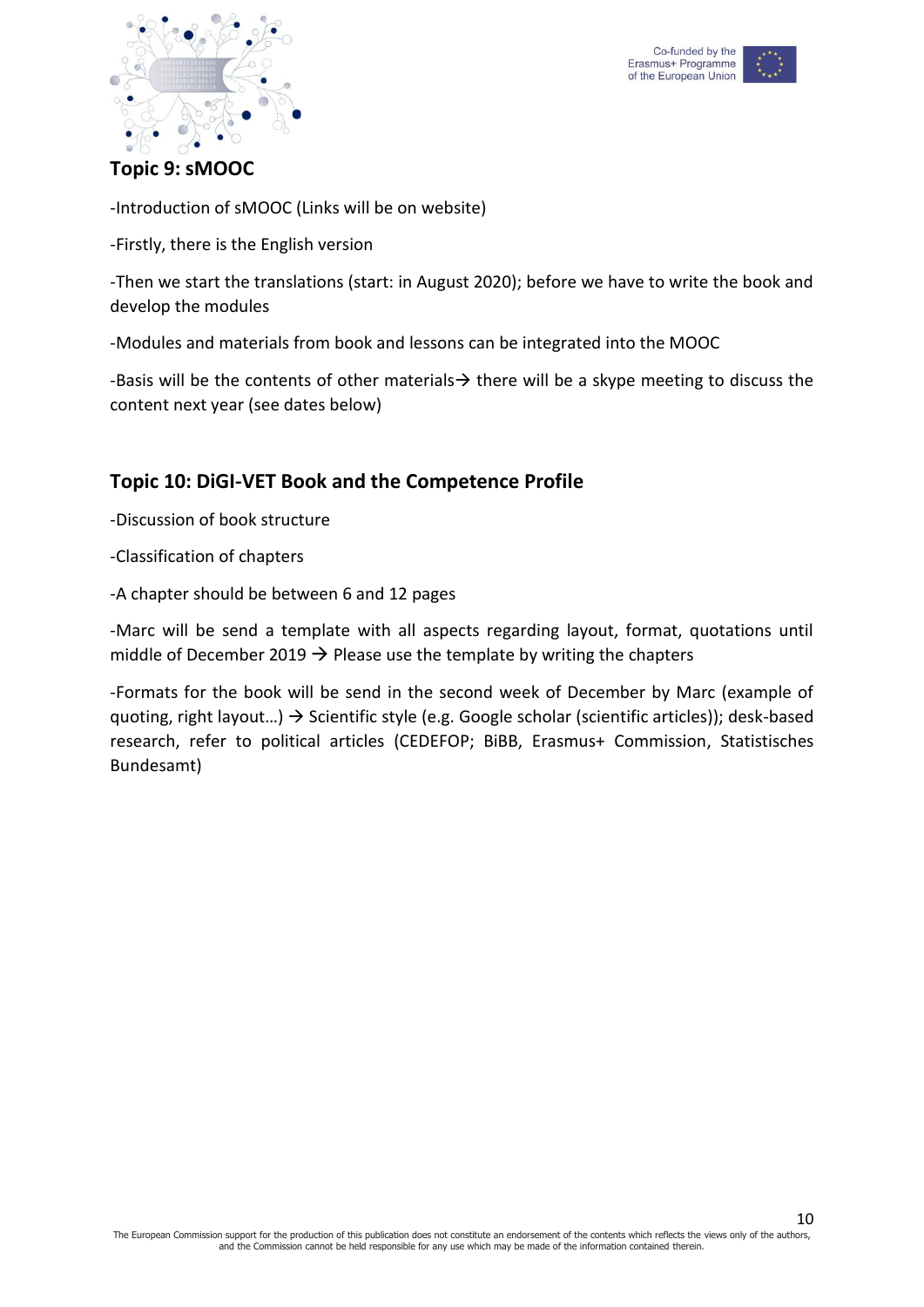



| <b>DiGI-VET</b>                                                                                             |               |              |
|-------------------------------------------------------------------------------------------------------------|---------------|--------------|
| Structure of the book -Version for discussion                                                               |               |              |
| <b>DiGI-VET</b>                                                                                             |               |              |
| <b>Fostering Digitisation and Industry 4.0</b>                                                              |               |              |
| Education - Vocation - Industry - Future                                                                    |               |              |
| <b>Introduction/Foreword</b>                                                                                |               |              |
| A Digitisation and Industry 4.0 in Europe - A first glance                                                  |               |              |
| 1. What is Digitisation?                                                                                    | [IK]          |              |
| 2. Industry 4.0 an introduction to the ideas and new possibilities                                          | [UPB]         |              |
| <b>B The DiGI-VET project</b>                                                                               |               |              |
| 3. Importance of Digitisation for education and Industry - Form smart data and smart services               | [ARVET/AOAA]  |              |
| 4. DiGI-VET - Aims, structure and core ideas                                                                | [IK / UPB]    |              |
| <b>C General Aspects of Digitisation at Companies</b>                                                       |               |              |
| 5. Digital transformation in industry                                                                       | [UPB]         |              |
| 6. Opportunities and challenges of Digitisation and Industry 4.0 in companies                               | [EMPHASYS]    |              |
| <b>D General Aspects of Digitisation at Schools</b>                                                         |               |              |
| 7. Digitisation at School - Supporting tools for organisational issues                                      | [IK]          |              |
| 8. Digitisation in the Classroom - Learning Tools                                                           | [UPB]         |              |
| <b>E The DiGI-VET Curriculum and Profiles</b>                                                               |               |              |
| 9. The DiGI-VET Learning Outcome Matrix and the DigI-VET Curriculum -<br>Integration into course structures | [IK / UPB]    |              |
| 10. Digital Competence Profiles for VET                                                                     | [ARVET / UPB] |              |
|                                                                                                             |               |              |
| <b>F Teaching and Learning Materials</b>                                                                    |               |              |
| 11. Learning materials on Digitisation and Industry 4.0 from Germany                                        |               | [IK / UPB]   |
| 12. Learning materials on Digitisation and Industry 4.0 from UK                                             |               | [ARVET]      |
| 13. Learning materials on Digitisation and Industry 4.0 from Cyprus                                         |               | [EMPHASYS]   |
| 14. Learning materials on Digitisation and Industry 4.0 from Romania                                        |               | [AOAA]       |
| G The DiGI-VET Study on digitisation and Industry 4.0                                                       |               |              |
| 15. Evaluation Structure of the DiGI-VET-Study                                                              |               | [UPB]        |
| 16. The DiGI-VET Study - Insights in the research results                                                   |               | [UPB]        |
| <b>H</b> The future of Digitisation                                                                         |               |              |
|                                                                                                             |               |              |
| 17. Learning Analytics and Smart Services - Digital opportunities and risks                                 |               | [IK]         |
| 18. A general view on the future of Digitisation                                                            |               | [ARVET/AOAA] |
| <b>References</b>                                                                                           |               |              |
| <b>Bibliography</b>                                                                                         |               |              |
| <b>Appendixes</b>                                                                                           |               |              |

# **Topic 11: Next steps to do**

| Tasks                                      | Who          | <b>Deadline</b>            |
|--------------------------------------------|--------------|----------------------------|
| H <sub>5</sub> P Logins                    | Marc/Rasmus  | Until end of November 2019 |
| PROM Tool (Timesheets, Travel Cost         | All partners | Until middle of December   |
| Records)                                   |              | 2019                       |
| <b>Dissemination activities</b>            | All partners | Anytime                    |
| Creation of Dissemination videos (in own   | All partners | Until end of December 2019 |
| partner language; short statements; film   |              |                            |
| about 30 sec); Digitalization is important |              |                            |
| because                                    |              |                            |
| - Short English statements under videos    |              |                            |

The European Commission support for the production of this publication does not constitute an endorsement of the contents which reflects the views only of the authors,<br>and the Commission cannot be held responsible for any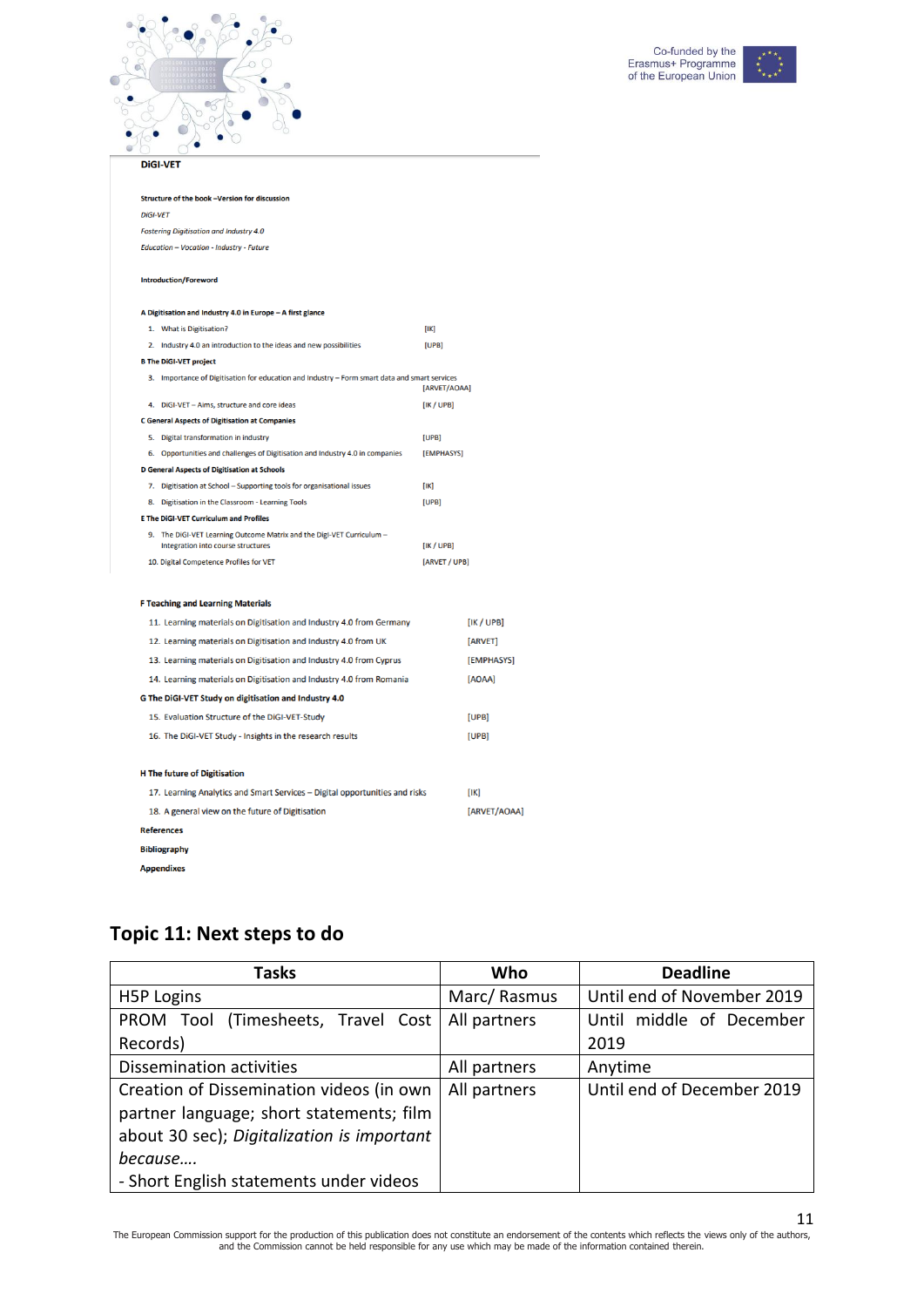



| > Providing of videos on DiGI-VET<br>Facebook                                                                                                                                                                                                                                                                                                                                                                                                                                                                                                                                                                                                                                                                                                                                                                                                                    |                              |                                  |
|------------------------------------------------------------------------------------------------------------------------------------------------------------------------------------------------------------------------------------------------------------------------------------------------------------------------------------------------------------------------------------------------------------------------------------------------------------------------------------------------------------------------------------------------------------------------------------------------------------------------------------------------------------------------------------------------------------------------------------------------------------------------------------------------------------------------------------------------------------------|------------------------------|----------------------------------|
| Online Observatory materials to Nina and<br><b>Marc or NextCloud</b>                                                                                                                                                                                                                                                                                                                                                                                                                                                                                                                                                                                                                                                                                                                                                                                             | All partners                 | ASAP; 15/12/2019                 |
| Sending of Template for DiGI-VET Book                                                                                                                                                                                                                                                                                                                                                                                                                                                                                                                                                                                                                                                                                                                                                                                                                            | Marc                         | Until middle of December<br>2019 |
| Survey Results; Final Evaluation report                                                                                                                                                                                                                                                                                                                                                                                                                                                                                                                                                                                                                                                                                                                                                                                                                          | All partners                 | Until end of December 2019       |
| Translation of the DiGI-VET website (see<br>English text $\rightarrow$ translation in Word<br>document)                                                                                                                                                                                                                                                                                                                                                                                                                                                                                                                                                                                                                                                                                                                                                          | All partners                 | Until end of December 2019       |
| <b>Creation of materials:</b><br>Trainer modules:<br>$\rightarrow$ Creation of Power Point Presentation<br>in English for each of the 4 modules<br>(about 8-10 pages)<br>$\rightarrow$ Module 1: UPB<br>$\rightarrow$ Module 2: EMPH<br>$\rightarrow$ Module 3: ARVET<br>$\rightarrow$ Module 4: AOAA<br>$\rightarrow$ Creation of at least 2 online tasks for<br>each module by using H5P (can be part in<br>PPT) (in English)<br>$\rightarrow$ Creation of 1 worksheet for lesson in<br>the classroom (in English)<br>Learner Modules:<br>$\rightarrow$ Creation of short PPT with videos or<br>graphics (in English) for each module<br>$\rightarrow$ Creation of at least 2 online tasks for<br>each module by using H5P (in English)<br>$\rightarrow$ Creation<br>lesson<br>materials/<br>οf<br>classroom task: 1 worksheet for each<br>module (in English) | All partners                 | Until end of February 2020       |
| Translations of Online Observatory into<br>own language                                                                                                                                                                                                                                                                                                                                                                                                                                                                                                                                                                                                                                                                                                                                                                                                          | UPB,<br>EMPH,<br><b>AOAA</b> | Until end of March 2020          |
| Translation of materials regarding the<br>Modules into own language                                                                                                                                                                                                                                                                                                                                                                                                                                                                                                                                                                                                                                                                                                                                                                                              | UPB,<br>EMPH,<br><b>AOAA</b> | Start: March 2020                |
| First text version of Book (The Book will<br>be written in English)                                                                                                                                                                                                                                                                                                                                                                                                                                                                                                                                                                                                                                                                                                                                                                                              | All partners                 | End of April 2020                |
| Correction of Chapters (English version)                                                                                                                                                                                                                                                                                                                                                                                                                                                                                                                                                                                                                                                                                                                                                                                                                         | <b>ARVET</b>                 | May 2020                         |
| Final version of Book (only English<br>version)                                                                                                                                                                                                                                                                                                                                                                                                                                                                                                                                                                                                                                                                                                                                                                                                                  | All partners                 | End of May 2020                  |